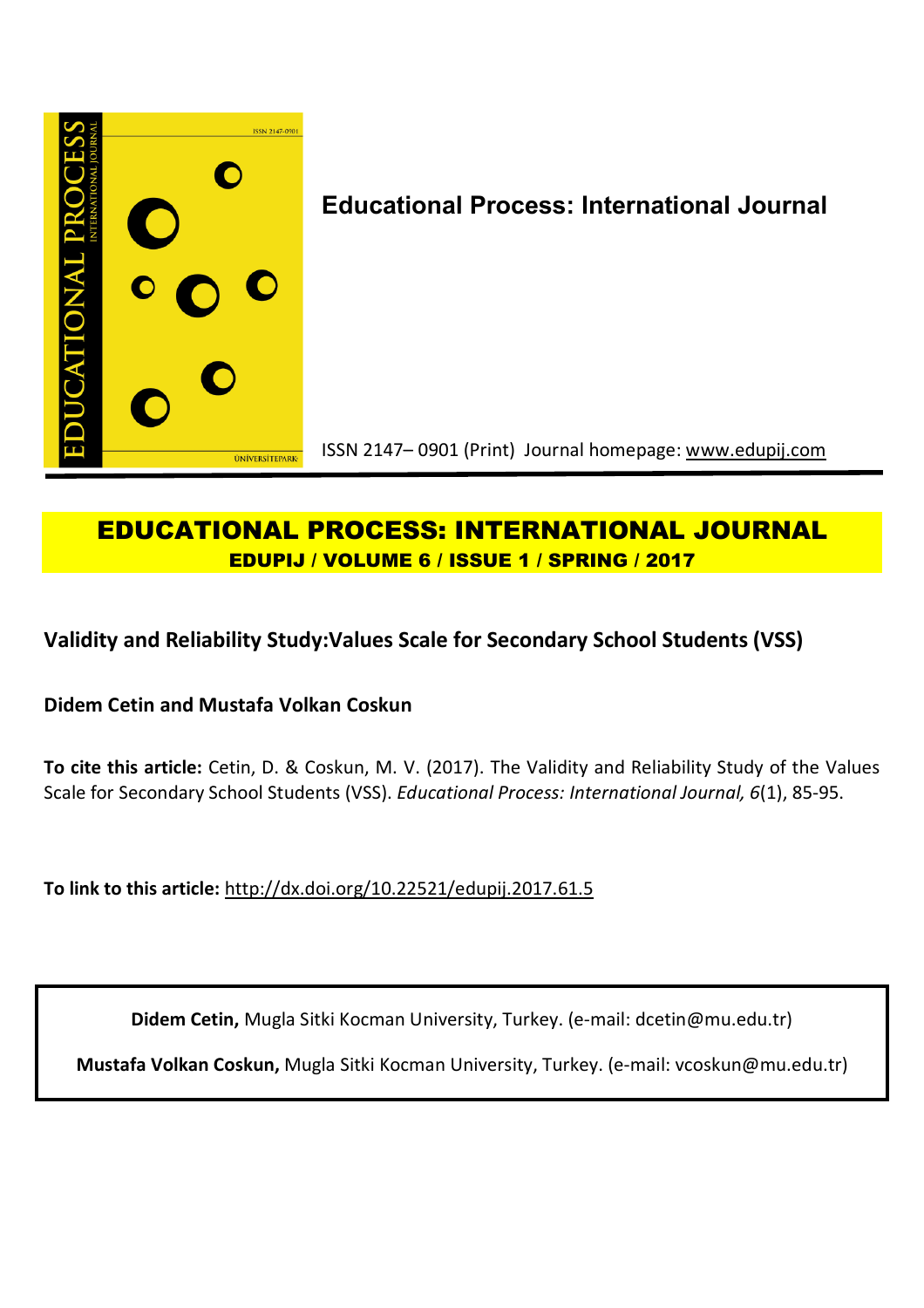## **Validity and Reliability Study: Values Scale for Secondary School Students (VSS)**

## DIDEM CETIN and MUSTAFA VOLKAN COSKUN

## **Abstract**

The purpose of the current study is to develop a data collection tool that can be used to determine the values of secondary school students. The study group consists of 299 students attending secondary schools in the city of Mugla, Turkey, who voluntarily participated in the study. For the construct validity of the scale, exploratory and confirmatory factor analyses were conducted. As a result of the exploratory factor analysis (EFA), a three-factor structure was elicited for the factors of "Sensitivity", "Trustability", and "Responsibility". This three-factor structure together explains 41.11% of the total variance. The scale comprises of 30 items that can be assigned scores ranging from "1 (Never)" to "4 (Always)". When the findings obtained through confirmatory factor analysis (CFA) were evaluated, χ2/df ratio was found to be 2.93. The 30-item, three-factor structure obtained as a result of EFA was also examined using CFA and the results showed that the scale yields good fit values. For the trustability of the scale, item-total correlation and Cronbach's Alpha internal consistency coefficient were analyzed. In conclusion, a valid and reliable scale with adequate psychometric features was developed in order to determine the values of secondary school students (VSS).

**Keywords:** values scale, validity and reliability study, secondary school students.



EDUPIJ / ISSN 2147– 0901 © 2017 Copyright © 2017 by ÜNİVERSİTEPARK Limited edupij.com

………………………………………........….....………………………………...……………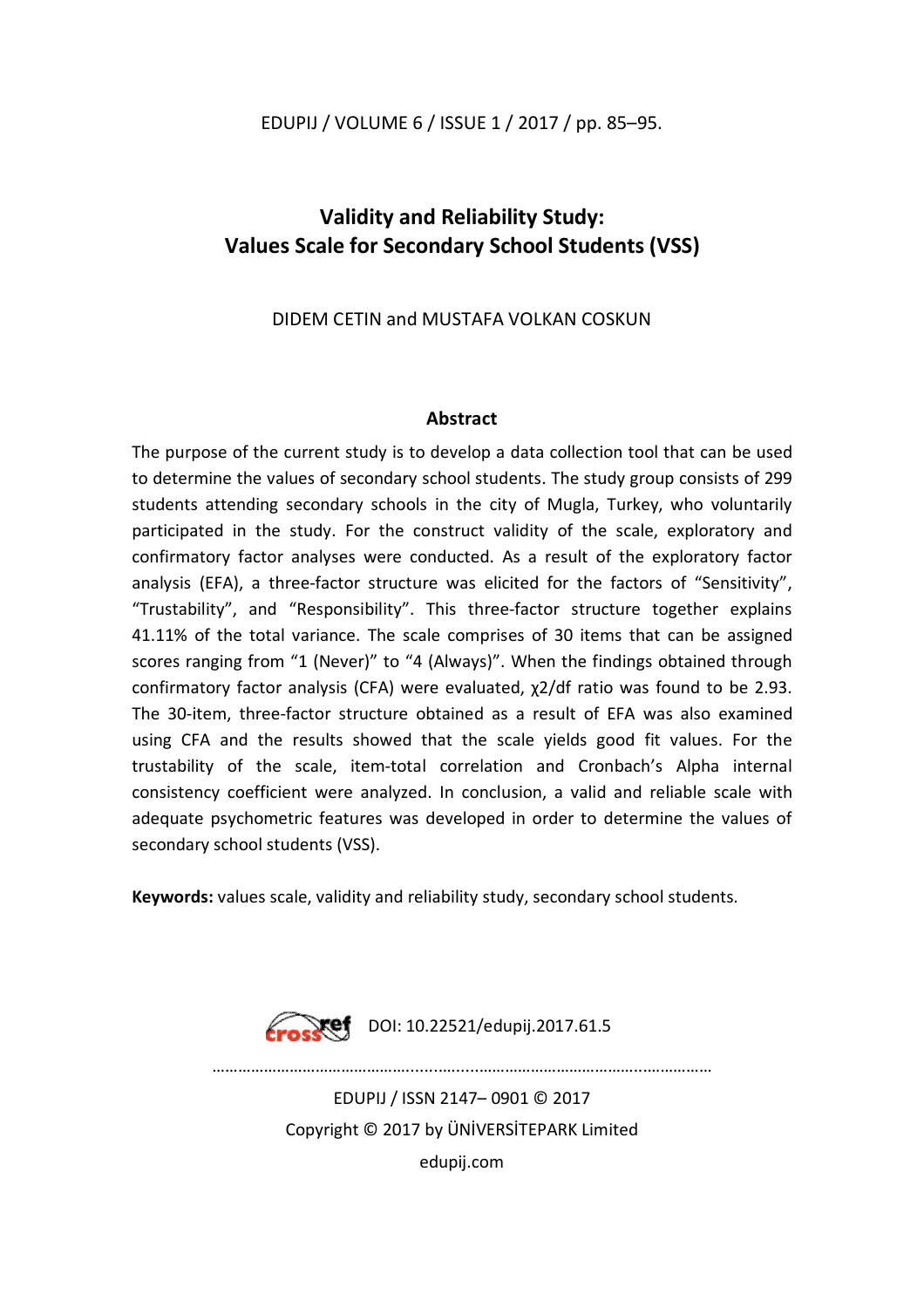The concept of "value inculcation", a recently important subject of social sciences which is believed to enhance the content of education, has been called different names such as "moral education", "values education" and "character training" throughout its developmental process. According to Schwartz (1992), values serve the function of a guide for the principles of a person or any social entities during their lives. Values are also defined as criteria through which principles, beliefs and actions providing guidance for behaviors and giving meanings and importance to culture and society are judged as good or desirable (Arce, 2001; Gungor, 1998; Rokeach, 1973; Yilmaz, 2008). According to Hofstede (1991), in general, values are individuals' tendencies to opt for certain states in their relationships with others. Values are desired targets directing individuals' lives, serving as norms and having differing degrees of importance (Schwartz & Sagie, 2000). Here, however, desirable or preferable is used to mean the things that we do not only want for ourselves, but also for others (Donmezer, 1994; Silah, 2000).

Tendency to evaluate others, events, situations, self and things is not only an inherent characteristic of humans, but also a requirement for survival (Kucuradi, 2013). In this regard, values are a unity of beliefs and judgments reflecting the importance attached to any entity or incidence by people, having a power of giving direction to behaviors and having psychological, social, ethical and aesthetic dimensions (Yesil & Aydin, 2007). These various disciplines' dealing with the subject of values might differ relatively. Pethia (1970) argues that values represent a concept used to define implicit or stated opinions about what is good and desirable or what is bad and undesirable. Values help individuals define what they think is good. However, the question of "what is good?" is one of the subjects having been discussed in the field of philosophy for centuries. One of the disciplines of philosophy, axiology studies the general nature of "value" and seeks answers to questions such as "Are there values; if they are, what kinds of entities do they have, are values subjective or objective?". According to Plato, "good" is the idea of the ideas. For something to be good, it must be prudent and balanced, self-sufficient and be the last purpose concerning the goodness (Kucuradi, 2013). According to Aristotle, good is synonymous with happiness. Aristotle believes that happiness coming from self-actualization should be the target to be pursued by all people more than anything (Cevizci, 2010). In other words, for people to be virtuous, they should be helped to know correctly, to think accurately, to make correct evaluations and to see that they are acting properly.

In its sociological meaning, value is generally defined as something useful and desirable for the individual and the group (Aydin, 2003). Approaches putting emphasis on the subjectivity of values and considering them as the preference of an individual are usually regarded to be psychological approaches. For example, according to the classification of Kohlberg, in any case, value preferences of an individual having a pre-traditional moral sentiment will naturally be different from the value preferences of an individual having a traditional or post-traditional moral sentiment. As in the current study, values are considered within a sociological perceptive, so no further detail will be given about discussions in the field of value philosophy.

Educational status and social, cultural, artistic and ethical characteristics of a society are fundamental elements determining its development level. In the formation of these elements, attitudes and behaviors of the individuals living in this society and their values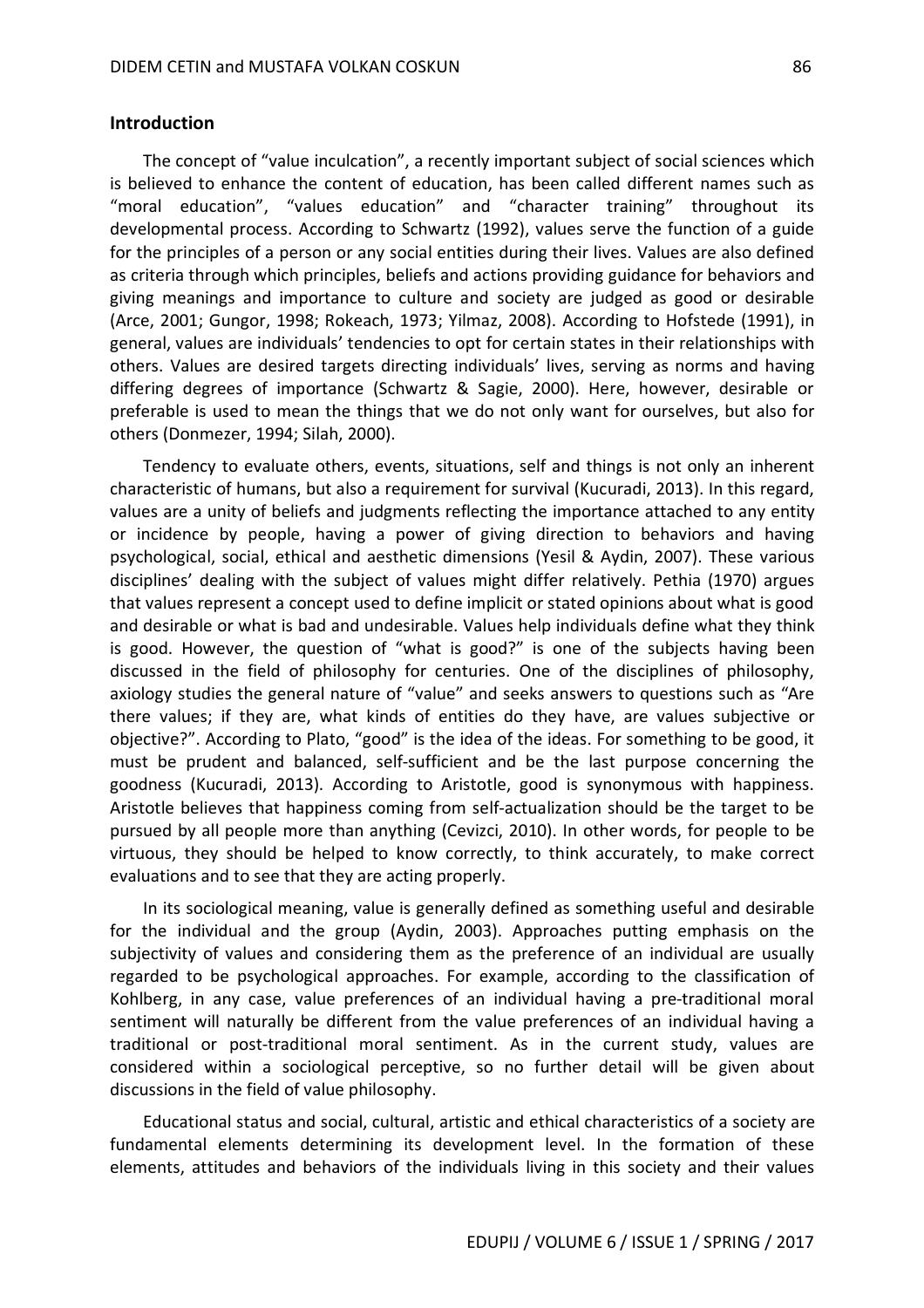play an important role. Values are the building blocks regulating interpersonal and social relationships, and contribute to the development of a society. Values emerge as criteria to evaluate individuals' thoughts, attitudes, behaviors and works and form an indispensable part of social unity (Erdem, 2003; Yilmaz, 2008). In the life of a society, everything is perceived and compared with others on the basis of values. Individuals usually capitalize on social and cultural values they have adopted as criteria in their judgments and preferences. In this way, they can reach such general judgments as this is better, more accurate, more suitable, more beautiful, more important, and more just (Dilmac, Bozgeyikli, & Cıkılı, 2008).

Survival of societies depends on protecting their values and handing them down to future generations. Values help individuals to evaluate their behaviors and relationships and accordingly, they are one of the determiners of the behaviors to be adopted by individuals. In the broadest terms, values serve the following functions (Fitcher, 2009 cited in Guven, 2015):

- Values help an individual to determine its social position in the eye of other people.
- Values direct people towards useful and important elements of material culture.
- They show the scheme of socially acceptable behaviors to the individual. Thus, individuals can understand how they can best display their behaviors and opinions.
- They provide guidance and encouragement for individuals to select their social roles and to perform these roles.
- Values assume the role of a tool contributing to the solidarity of a society.

It is true that the future of a society is, to a great extent, determined by well-educated people with well-established characters and people do not naturally develop a good and ethical character on their own. In this regard, it is one of the primary duties of schools to impart values and skills that can help students to make ethical decisions and to exhibit ethical behaviors (Eksi, 2003).

The basic means of transfer that makes values sustainable and creates new values is education. Throughout the history of education, one of the most important duties assigned to it has always been the transfer of values to future generations. The value transfer function of education can be argued to serve the aim of handing down the social values that help to protect and sustain the existing social structure for future generations. This relationship between education and value is not a new one and has a long history. In fact, Aristotle says that he cannot present a rational explanation of why a behavior of an individual is wrong or indeed correct. In this regard, an individual should first learn how to behave properly. Only then can the behavior of this individual be evaluated on a rational basis (Cevizci, 2010).

There are many elements such as family, teacher, course content, school environment and mass communication that are influential in values education. Without doubt, among these elements the most important role should be assumed by the family and by the teacher. According to Ozkaya and Coskun (2015), in the transfer and maintenance of values, families and teachers have a very effective role to play. The values imparted to children by their families are reinforced by teachers and new values are built on these reinforced values. In this way, qualified individuals who are at peace with themselves and their society can be trained. In a society comprised of such individuals, peace and order prevail. Considering the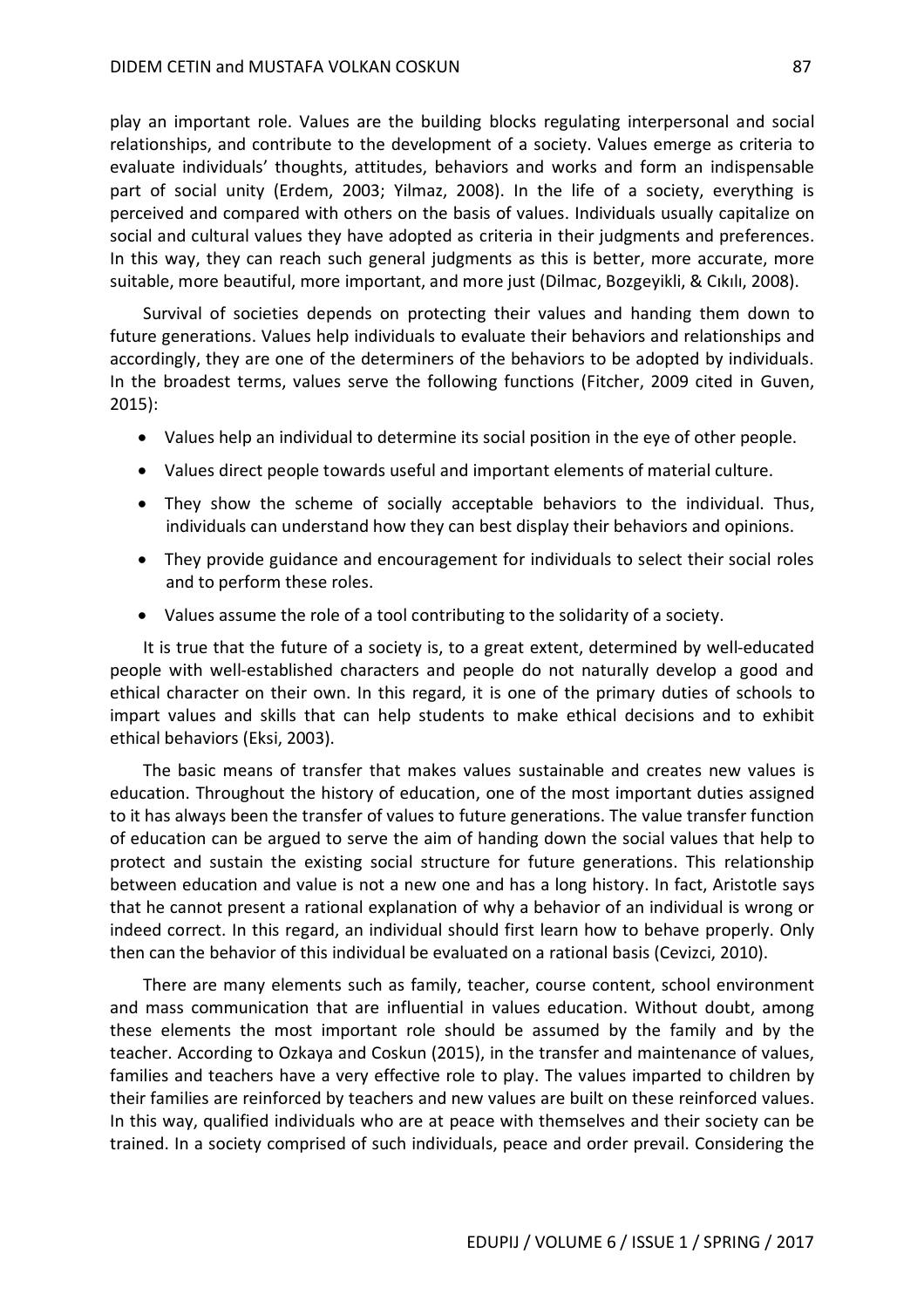value transfer role of teachers, the values held by teachers and how they reflect these values on their lives are of great importance.

Particularly in recent years, the subject of values education has been implicitly incorporated into education programs in Turkey. For this education to be successful, teachers as well as education programs should take on important responsibilities. Teachers should be positive role models for their students during the process of values education and support their students throughout the process. When teachers become good role models, accurately reflecting values both inside and outside the school, establishing ethical classroom environments, use different strategies in their class and conduct various activities inside and outside the class to impart values to their students, values education will more likely be able to accomplish its objectives. On the other hand, one important point to be emphasized is that conducting values education only at schools might not be enough. When values education does not involve the family or is conducted by excluding the family, then it can never be considered as complete. In such cases, students might experience dilemmas between the values promoted at school and imposed by the family. Therefore, for an effective values education to take place, efficient communication and coordination should be established between families and the school and the process should be conducted with the participation of the family (Guven, 2015).

With the adoption of constructivist approach in Turkey, in addition to the cognitive training of students, affective training including students' interests, attitudes, values and beliefs was integrated into the Education Program in 2005. Thus, one of the objectives of all courses offered within the education programs of Turkish National Education was to impart values to students and to help them to internalize these values and then turn them into behaviors. However, problems such as teachers' not being sufficiently qualified and not having enough information about values education might pose a threat to the effectiveness of values education. For instance, in a study conducted by Kurtulmus, Tosten, and Gundas (2014) to investigate the problems experienced by elementary school teachers during the process of values education, it was found that the teachers view themselves as one of the problems. Moreover, the participating teachers stated that other teachers' negative behaviors and not being good role models for students, their lack of information about values education, their not believing in the effectiveness of values education given at schools and their regarding values education as unimportant are other problems encountered during this process. In some other studies, it was also found that not much importance is attached to values education at schools, pre-service teachers do not have theoretical knowledge about values education and they have different views and perceptions of values (Ates, 2013; Cengelci, 2010; Ogretici, 2011; Yazar, 2012). In this respect, the current study was intended to develop a measurement tool that can be used to determine the values held by school students aged 10-14 years old.

#### **Methodology**

In the selection of students to be included in the study group, attention has been paid to choose participants from schools in areas of various socio-economic levels. In this regard, 496 students from various secondary schools located in the city of Mugla were reached. However, 41 of the returned scales were discarded as they were improperly completed, and 56 others were discarded due to inconsistencies exposed through responses given to the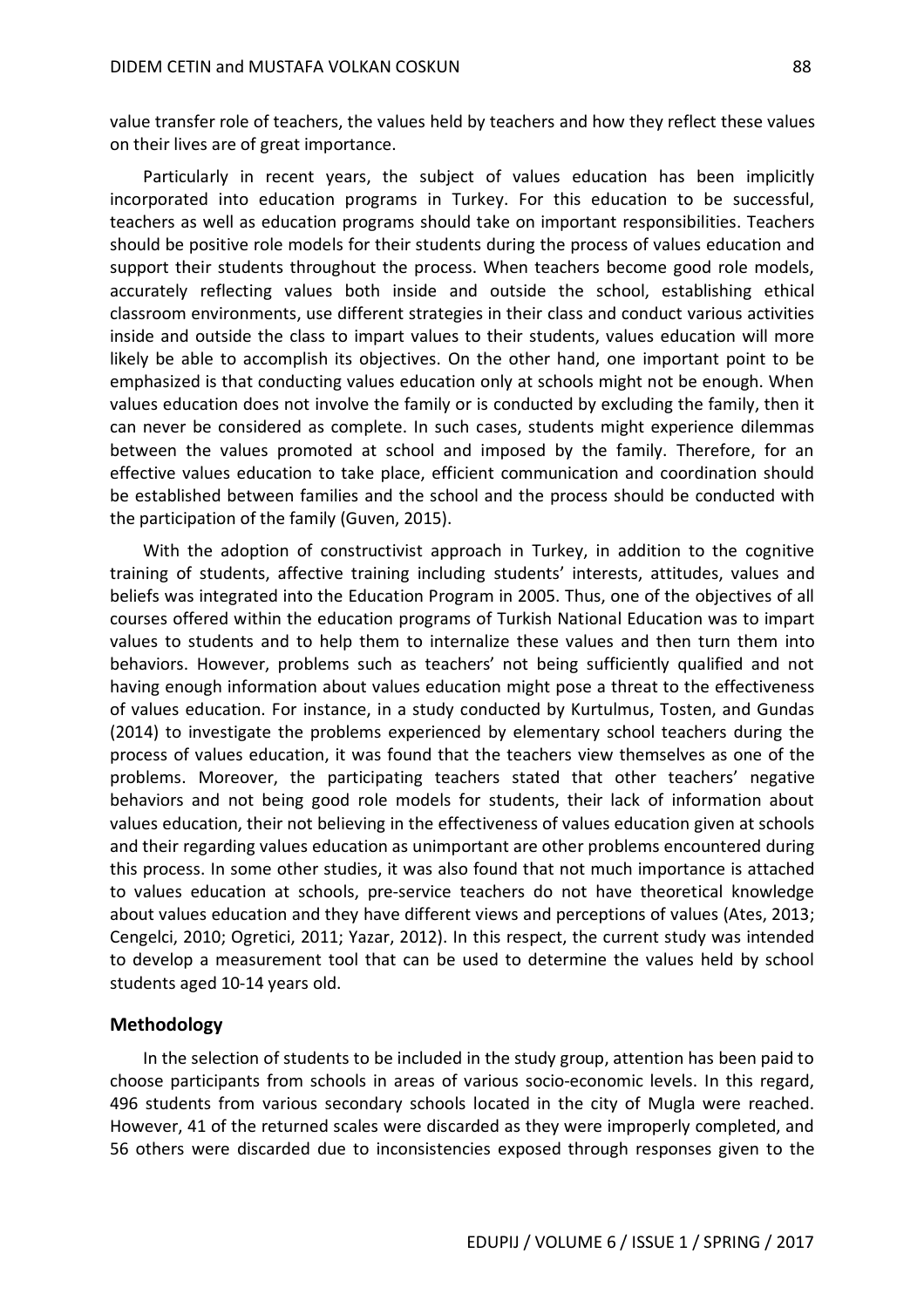control questions. In total, 97 of the scales were excluded, and the analyses were conducted on 399 properly completed scales.

Of the participants, 55.9% are female (n=223) and 44.1% are male (n=176). Grade levels of the students are as follows: 25.1% are fifth graders (n=99), 29.6% sixth graders (n=118), 29.6% seventh graders (n=86), and 24.1% are eight graders (n=96). When the educational levels of the students' mothers are examined, it is seen that 13.2% of their mothers (n=52) are elementary school graduates, 19.6% (n=77) secondary school graduates, 36.9% (n=145) high school graduates, and 30.3% (n=118) are university graduates. When the educational levels of their fathers are examined, it is seen that 10.7% of their fathers (n=41) are elementary school graduates, 14.9% (n=57) secondary school graduates, 35.1% (n=134) high school graduates, and 39.3% (n=150) are university graduates.

In the process of developing the items of the Values Scale for Secondary School Students (VSS), first, value statements elicited by the researchers in their previous study through faceto-face interviews were taken as the basis. In addition to these, a literature review was performed and measurements tools constructed to evaluate values in the literature (Caliskan & Saglam, 2012; Coskun Keskin, 2012; Schwartz & Boehnke, 2004) were analyzed. In this way, a total of 95 items were developed to be included in the draft form of the scale. By considering the ages and developmental characteristics of the students, it was decided that a four-point, Likert-type scale would be suitable for the purpose of the current study. Answer alternatives in the scale were set to be "1-never", "2-sometimes", "3-often", and "4 always".

The items gathered in the item pool were submitted to the scrutiny of 11 field experts in order to evaluate their meaning, content, comprehensibility and clarity. Two of these experts work in the field of educational administration, four in the field of psychological counseling and guidance, one in the field of classroom teacher education, and four of them work in the field of Turkish language teaching. In line with the experts' feedback, some items were divided, some were discarded from the scale, and some corrections were applied. Then the scale was administered to a group of ten students in order to test characteristics such as its comprehensibility, response easiness and time required to complete the scale. After the students completed their scales, they were asked what they thought about the comprehensibility of the items and the scale. In light of the students' opinions, the final form of the scale was agreed and the 99-item scale became ready to administer.

In order to test the construct validity of the Values Scale for Secondary School Students (VSS), first, Exploratory Factor Analysis (EFA) was applied and then Confirmatory Factor Analysis (CFA) was conducted in order to determine whether or not the structure obtained as a result of EFA was suitable. For the reliability of the scale, item-total correlation and Cronbach's Alpha internal consistency coefficient were analyzed.

#### **Findings**

In this section, findings related to validity and reliability studies of the Values Scale for Secondary School Students (VSS) are presented. During the development process of the scale, exploratory and confirmatory factor analyses were run to examine the construct validity and then reliability analysis of the factors and determination of factor relationships were undertaken.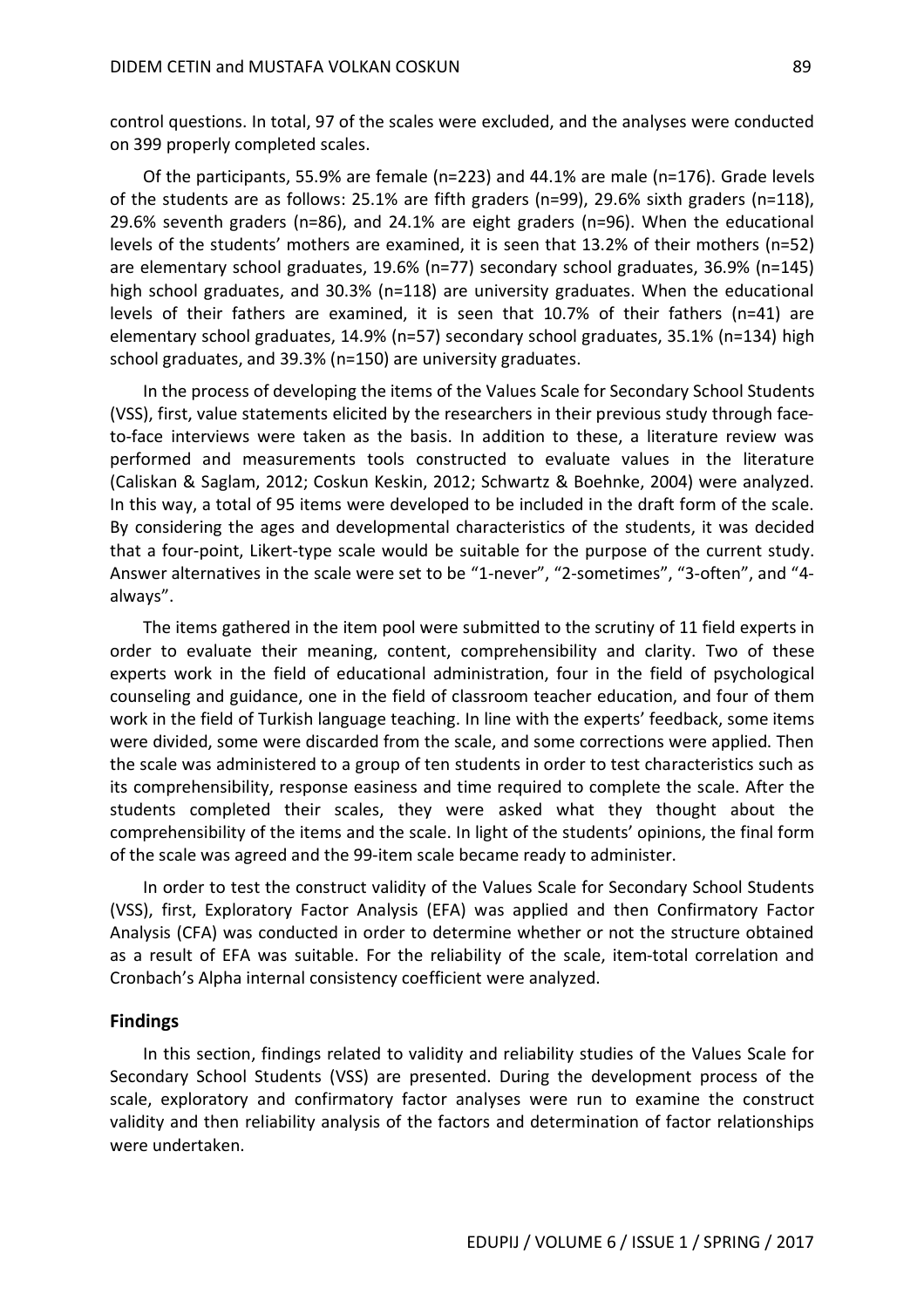#### *Findings related to Exploratory Factor Analysis*

Prior to the factor analysis, in order to determine whether or not the dataset is suitable for factor analysis, Kaiser Meyer Olkin (KMO) coefficient was calculated and Bartlett's Test of Sphericity was conducted. In the current study, KMO value was calculated to be .84. The result of Bartlett's Test of Sphericity was found to be significant  $[\chi^2$ =13007.29; df=4656; p<.00]. These results show that the data came from a multi-variable normal distribution and suitable for EFA (Leech, Barrett, & Morgan, 2005; Tavsancil, 2005).

EFA was conducted in order to determine the factor structure of VSS. Because of the assumption that the factors of the scale would be independent of each other, Varimax vertical rotation was used in the analysis. Deciding whether or not an item is suitable for a factor, predication on that factor loading should be at least .30 and the difference between the factors loadings should be .10 or above (Tabachnick & Fidel, 2001). The items that do not satisfy this condition were discarded from the scale. As a result of the first factor analysis, it was found that the scale items are subsumed under 15 factors with eigenvalues higher than 1. This 15-factor structure explains 63.67% of the total variance. The structure obtained as a result of the analysis was examined and it was decided to reform the structure as a three-factor structure and then the data analyzed again. While making this decision, the number of items collected under each factor, the contribution of the factors to variance, examined scree plot graph and comprehensibility of the emerging factors were taken into consideration (Ozdamar, 2004). In this connection, the scale was decided upon as a threefactor scale and the analysis of the data conducted again. As a result of the factor analysis, factor loading values and overlapping items were examined and then the items that did not meet the criterion were excluded one by one and then the operation was repeated again. In the item exclusion operation, first overlapping items were discarded and then they were followed by the items with lower factor loading values (Cokluk, Sekercioglu, & Buyukozturk, 2010). As a result of these operations, a total of 45 items were discarded from the scale and the scale was reduced to 44 items. With these 44 items, EFA was repeated. The emerging three factors were named as "sensitivity, trustability and responsibility". Moreover, seven items under the sensitivity factor and seven items under the trustability factor were discarded from the scale one by one by the researchers as they did not comply with the other items in the scale although they had high factor loadings and the analysis was repeated each time. As a result, the scale was reduced to 30 items and then EFA was conducted on this 30-item scale again. For this 30-item scale, KMO value was calculated to be .84 and Barlett's Test of Sphericity result was found be significant  $[\chi^2$ =4425.13; df=435; p<.00]. EFA results after Varimax vertical rotation are presented in Table 1.

| Item | Factor 1    | Factor 2     | Factor 3       | Common   | Item-Total  | Cronbach's | Explained |  |  |  |
|------|-------------|--------------|----------------|----------|-------------|------------|-----------|--|--|--|
|      | Sensitivity | Trustability | Responsibility | Factor   | Correlation | Alpha      | Variance  |  |  |  |
|      |             |              |                | Variance |             |            | (%)       |  |  |  |
| 1    | .65         | .14          | .04            | .45      | .56         | .87        | 17.75     |  |  |  |
| 12   | .57         | .13          | .08            | .34      | .51         |            |           |  |  |  |
| 13   | .57         | .03          | .22            | .37      | .51         |            |           |  |  |  |
| 14   | .68         | .14          | .04            | .48      | .59         |            |           |  |  |  |
| 15   | .67         | .14          | .01            | .47      | .59         |            |           |  |  |  |
| 9    | .48         | .30          | .04            | .33      | .44         |            |           |  |  |  |
| 112  | .69         | .13          | .10            | .51      | .59         |            |           |  |  |  |
| 113  | .54         | .10          | .13            | .32      | .46         |            |           |  |  |  |

**Table 1.** Exploratory Factor Analysis Results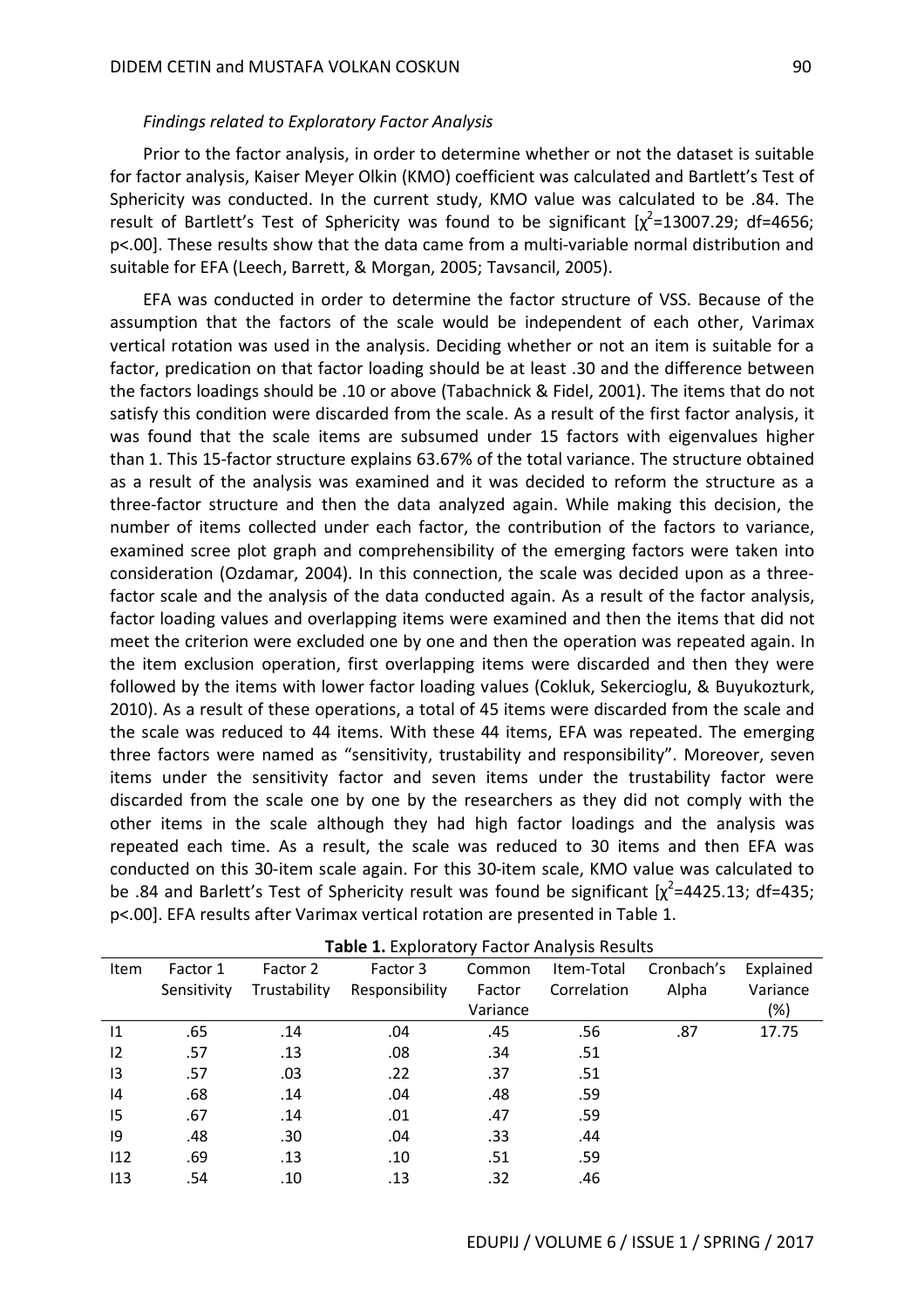| Item | Factor 1    | Factor 2     | Factor 3       | Common   | Item-Total  | Cronbach's | Explained |
|------|-------------|--------------|----------------|----------|-------------|------------|-----------|
|      | Sensitivity | Trustability | Responsibility | Factor   | Correlation | Alpha      | Variance  |
|      |             |              |                | Variance |             |            | (%)       |
| 114  | .49         | .23          | .11            | .31      | .47         |            |           |
| 118  | .53         | .01          | .14            | .30      | .46         |            |           |
| 120  | .60         | .32          | .04            | .47      | .56         |            |           |
| 124  | .66         | .07          | .13            | .45      | .57         |            |           |
| 126  | .50         | .15          | .33            | .38      | .48         |            |           |
| 127  | .65         | .04          | .06            | .43      | .43         |            |           |
| 16   | .23         | .50          | .21            | .35      | .47         | .84        | 15.91     |
| 17   | .07         | .59          | .07            | .36      | .53         |            |           |
| 18   | .10         | .63          | .06            | .41      | .56         |            |           |
| 110  | .01         | .63          | .20            | .44      | .48         |            |           |
| 111  | .13         | .67          | .17            | .50      | .53         |            |           |
| 115  | .20         | .65          | .05            | .46      | .59         |            |           |
| 116  | .06         | .59          | .24            | .41      | .52         |            |           |
| 117  | .13         | .69          | .01            | .48      | .60         |            |           |
| 121  | .11         | .62          | .12            | .41      | .54         |            |           |
| 125  | .10         | .50          | .36            | .39      | .46         |            |           |
| 128  | .03         | .63          | .07            | .40      | .52         |            |           |
| 119  | .04         | .23          | .60            | .41      | .32         | .71        | 7.75      |
| 122  | .04         | .30          | .54            | .38      | .39         |            |           |
| 123  | .24         | .02          | .78            | .66      | .64         |            |           |
| 129  | .34         | .12          | .49            | .37      | .35         |            |           |
| 130  | .01         | .33          | .51            | .37      | .32         |            |           |

As can be seen in Table 1, there are 14 items gathered under the first factor of VSS (sensitivity), and their factor loading values rotated through Varimax vertical rotation method vary between 0.48 and 0.69. This factor explains on its own 17.75% of the total variance. The second factor of the scale is "trustability", which includes 11 items. The factor loading values of the items vary between 0.50 and 0.69. The variance explained by this factor on its own is 15.91%. There are five items under the third factor of the scale, "responsibility", with factor loading values of the items varying between 0.49 and 0.60. The variance explained by this factor on its own is 7.75%. All of the factors together explain 41.41% of the total variance.

The following are example items from the factors of VSS: *Factor 1 – Sensitivity:* I1: I give up my place to elderly people anywhere; I18: I share my valuable possessions with my friends. *Factor 2 – Trustability:* I10: If I like something entrusted to me, I use it; I16: I tell a lie to get out of a difficult situation. *Factor 3 – Responsibility:* I22: I prefer spending time with my friends to doing my assignments; I23: I give up watching a film I like very much to finish my assignments.

#### *Findings related to Confirmatory Factor Analysis (CFA)*

In order to collect additional evidence for the validity of the three-factor structure of VSS determined with EFA, CFA was conducted on the 30-item scale. For this purpose, primary level CFA was conducted and during this process, covariance matrix and maximum likelihood method were utilized.

While conducting CFA, two modifications in the sensitivity factor (I1 and I4, I12 and I27) and one modification in the trustability factor (I10 and I11) were made and thus error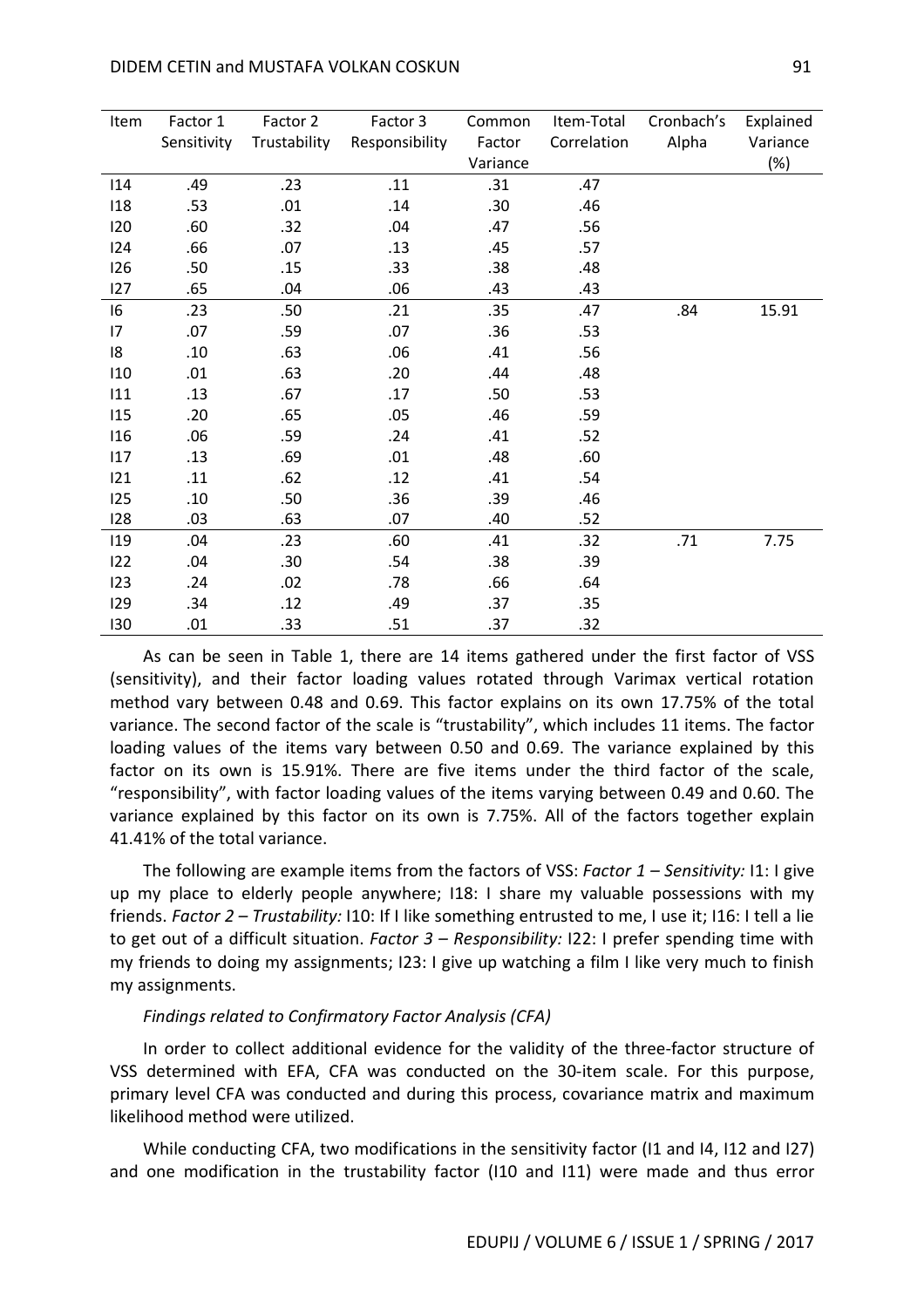variances were related. When the data obtained through CFA were analyzed,  $\chi^2$ /df ratio was found to be 2.93 ( $\chi^2$ /df=1172.66/399). In the literature, it is stated that when this ratio is  $\leq$  3, it shows a "good fit" (Kline, 2005). The other goodness of fit values calculated with CFA are as follows: RMSEA= .07, NFI= .88, NNFI= .91, CFI= .92, IFI= 0.92, RMR= 0.07, SRMR= 0.08, and PGFI= 0.72. All of these goodness of fit values show that measurement model of VSS is an acceptable model (Hu & Bentler, 1999; Joreskog & Sorbom, 1993; Kline, 2005; Schermelleh-Engel, Moosbrugger, & Muller, 2003). The structure obtained as a result of CFA is shown in Figure 1.



**Figure 1.** VSS Scale Standardized Path Coefficients

Standardized path coefficients ( $\lambda$ i), as shown in the path diagram presented in Figure 1, give the correlations between each observed variable and its related latent variable. This value is ranging from .48 to .64 for the sensitivity factor, from .56 to .84 for the trustability factor, and from .59 to .90 for the responsibility factor. The variance ratios explained by the items in the factors vary between .23 and .41 for the sensitivity factor, between .31 and .71 for the trustability factor, and between .35 and .81 for the responsibility factor. The *t* values for all of the items are significant at the level of .01.

#### *Findings Related to Reliability of the Scale*

For the reliability of the scale, item-total correlations and Cronbach's Alpha internal consistency coefficient were analyzed (see Table 1). Item total correlations for the sensitivity factor of the scale vary between .43 and .59; they vary between .46 and .60 for the reliability factor, and between .32 and .64 for the responsibility factor. Item-total correlation explains the relationship between the scores taken from the scale items and the total score. When the item-total correlation is  $\geq$  .30, then the discriminatory power of the items is considered to be high (Buyukozturk, 2009). Finally, Cronbach's Alpha internal consistency coefficients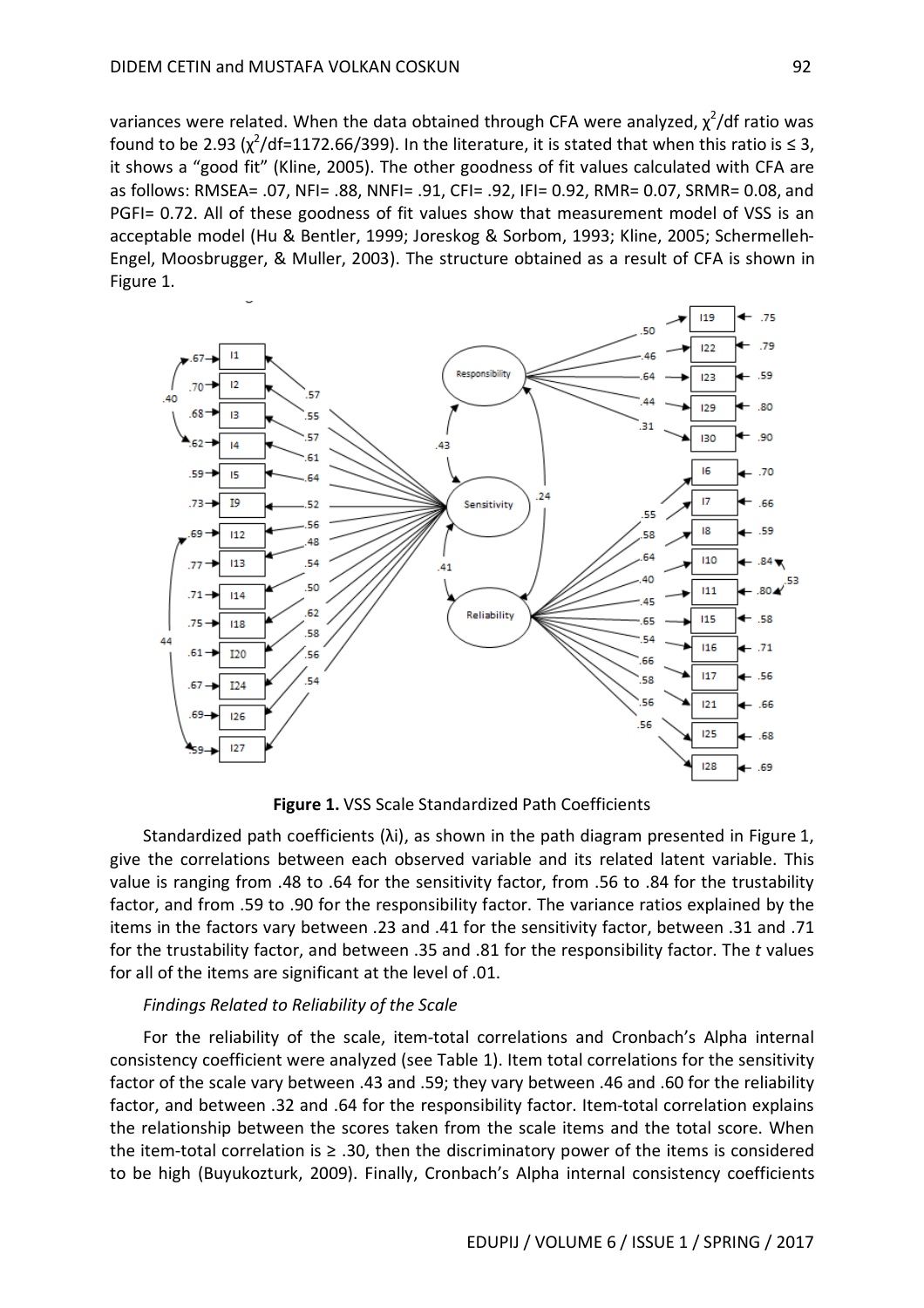(α) were calculated to test the reliability of the scale. This coefficient was calculated to be .87 for the sensitivity factor, .84 for the trustability factor, .71 for the responsibility factor of the scale, and .85 for the scale as a whole.

#### **Conclusion and Suggestions**

In the current study, it was aimed to develop a reliable and valid data collection tool that can be used to determine the secondary school students' values. At first, there were a total of 95 items in the scale; then, in light of expert opinion and data obtained from piloting, some changes and additions were made. Following these corrections and additions, a 99 item scale was administered to sampling and then analyses were conducted on the collected data. As a result of EFA, it was determined that the scale items are subsumed under 15 factors. However, by considering the factor structure, the contribution of the factors to the total variance, scree plot graph and comprehensibility of the factors, the scale was decided to be reduced to three factors and then EFA was repeated. During the factor analysis process, a total of 45 items having low factor loadings and overlapping with other items were discarded from the scale. Thus, the scale was reduced to 44 items and then EFA was repeated on this new scale and then three factors emerged, namely "Sensitivity", "Trustability", and "Responsibility". After the factors were named, 14 items were discarded from the scale by the researchers as noncompliant with other items in the scale, although they had high factor loadings, and the analysis was repeated each time an item was discarded. Ultimately, the scale was reduced to 30 items.

The factor loading values of the 14 items in the "sensitivity" factor were found to vary between .48 and .69 and their item-total correlations varied between .43 and .59; the factor loading values of the 11 items in the "trustability" factor were found to vary between .50 and .69 and their item-total correlations varied between .46 and .60, and the factor loading values of the five items in the "responsibility" factor were found to vary between .49 and .60, and their item-total correlations ranged between .32 and .64. The variance explained by the sensitivity factor on its own is 17.75%, the variance explained by the trustability factor on its own is 15.91%, and the variance explained by the responsibility factor is 7.75%. The three factors together explain 41.41% of the total variance. Cronbach's Alpha internal consistency coefficients of the factors were calculated and, it was found to be .87 for the sensitivity factor, .84 for the trustability factor and .71 for the responsibility factor, and .85 for the whole of the scale.

CFA analysis was conducted on the 30-item structure of the scale subsumed under three factors. The goodness of fit values calculated with CFA are:  $\chi^2$ /sd= 2.93, RMSEA= .07, NFI= .88, NNFI= .91, CFI= .92, IFI= 0.92, RMR= 0.07, SRMR= 0.08, and PGFI= 0.72. All of the obtained goodness of fit indices were determined to be sufficient for the model fit. Thus, it was determined that the structure was confirmed.

As a conclusion, the final form of the Values Scale for Secondary School Students consists of 30 items and all the items are scored as "1-never", "2-sometimes", "3-often", and "4-always". There are 14 items in the "Sensitivity" factor of the scale, 11 items in the "Trustability" factor, and five items in the "Responsibility" factor. In the scale, 14 items are reversely scored. The total score can be obtained from the whole scale. As there are different numbers of items in each factor, the scores taken from each dimension must be divided by the item number of the related factor and then converted to a mean between 1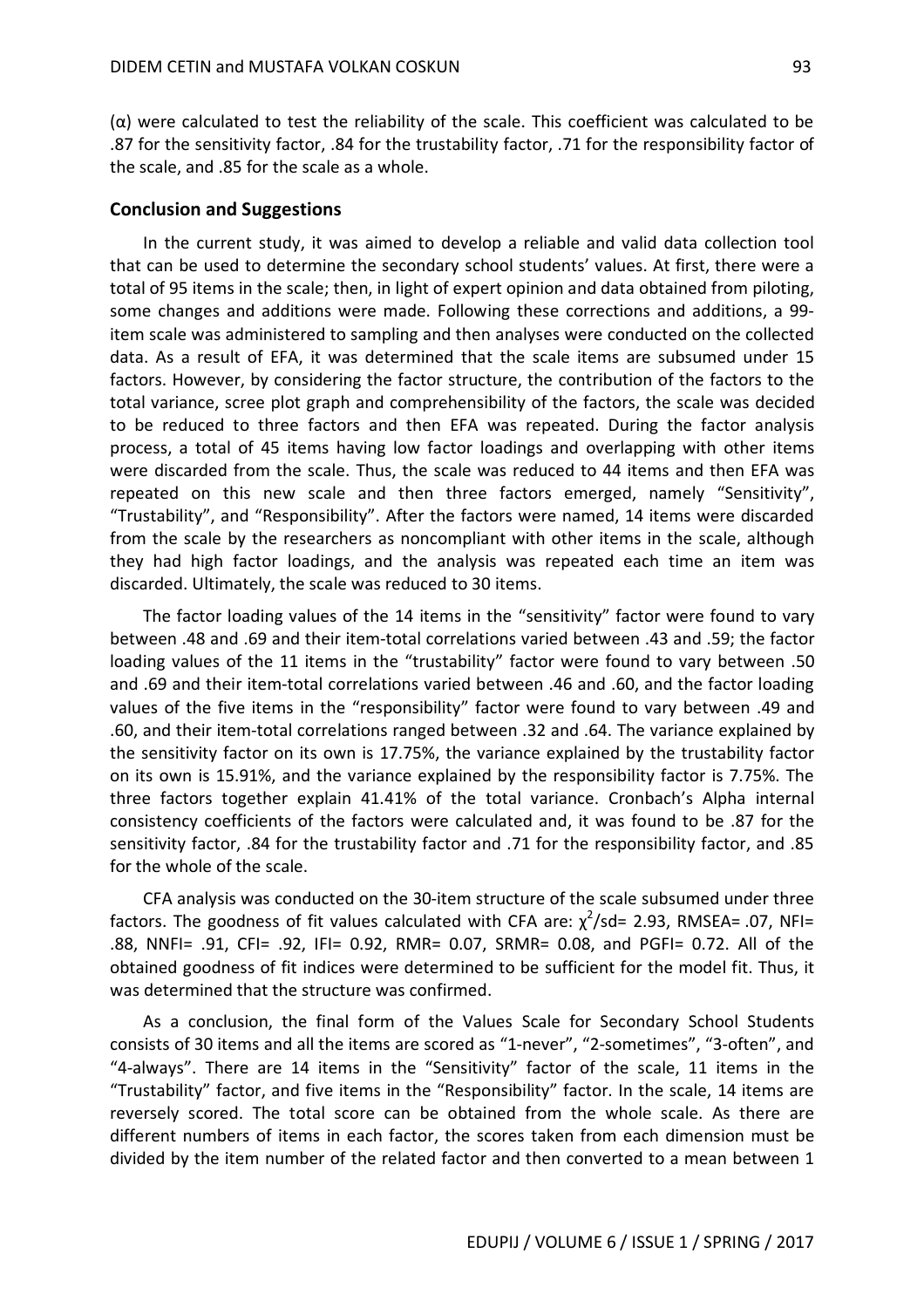and 4 in order to be comparable to each other. Increasing scores taken from a factor or from the whole scale indicate that the students have positive values.

When the findings obtained in relation to the reliability and validity of the scale are evaluated together, it can be maintained that the scale is a valid and reliable scale that can be used to determine secondary school students' values. In light of the findings of the study, it can be argued that the scale developed within the current study can make important contributions to the literature and can be used within future research. However, if the scale is to be used with student populations other than secondary school students, its reliability and validity should be retested for the target population.

### **Notes**

Corresponding author: MUSTAFA VOLKAN COSKUN

## **References**

- Arce, W. (2001). Values, organizational culture and organizations. *Loyola Schools Review, 1*, 181-192.
- Ates, F. (2013). *It's qualitative study including opinions of the primary and secondary school teachers about training of values and its implementations* (Unpublished master's thesis). Yeditepe University, Istanbul.
- Aydin, M. (2003). *Youth's values perception: Konya sample. Journal of Values Education, 1*(3), 121-144.
- Buyukozturk, S. (2009). *Sosyal bilimler icin veri analizi el kitabı*. Ankara: Pegem Akademi.
- Caliskan, H., & Saglam, H. I. (2012). A study on development of the tendency to tolerances scale and analysis of the tendencies of primary school students to tolerance through certain variables. *Educational Sciences: Theory & Practice*, *12*(2), 1431-1445.
- Cengelci, T. (2010). *A case study regarding values education in the fifth grade social studies course in primary education* (Unpublished doctoral dissertation). Anadolu University, Eskisehir.
- Cevizci, A. (2010). *Felsefe tarihi.* Istanbul: Say.
- Cokluk, O., Sekercioglu, G., & Buyukozturk, S. (2010). *Sosyal bilimler icin cok degiskenli istatistik*. Ankara: Pegem Akademi.
- Coskun Keskin, S. (2012). What does value evoke for children? A detection study as to transferring values to daily life. *Educational Sciences: Theory & Practice*, *12*(2), 1506- 1512.
- Dilmac, B., Bozgeyikli, H., & Cıkılı, Y. (2008). The investigation of teacher candidates' value perceptions in terms of various variables. *Journal of Values Education, 6*(16), 69-91.
- Donmezer, S. (1994). *Toplumbilim*. Istanbul: Beta.
- Eksi, H. (2003). Character education programs: an approach for acquiring core human values. *Journal of Values Education, 1*(1), 79-96.
- Erdem, A. R. (2003). An important factor in university culture: values. *Journal of Values Education, 1*(4), 55-72.
- Gungor, E. (1998). *Degerler psikolojisi uzerinde arastırmalar*. Istanbul: Otuken.
- Guven, A. Z. (2015). The views of Turkish teacher candidates on value and value education. *International Journal of Languages' Education and Teaching, 3*(3), 11-27.
- Hofstede, G. (1991). *Cultures and organizations.* London: Harper Collins Business.